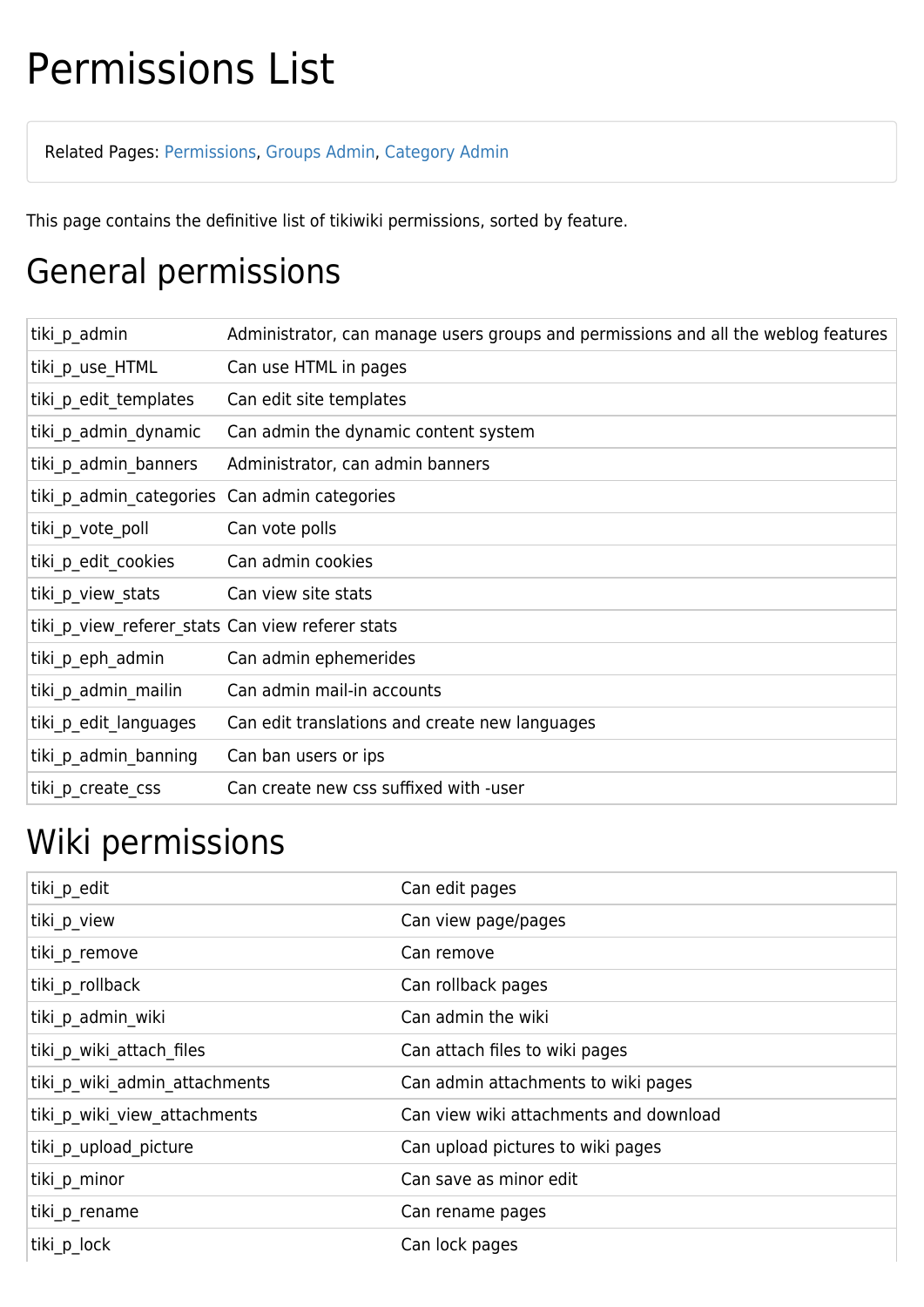| tiki p edit structures | Can create and edit structures   |
|------------------------|----------------------------------|
| tiki p edit copyrights | Can edit copyright notices       |
| tiki p share page      | Can use the share page interface |

#### File galleries permissions

| tiki p admin file galleries  | Can admin file galleries        |
|------------------------------|---------------------------------|
| tiki p create file galleries | Can create file galleries       |
| tiki p upload files          | Can upload files                |
| tiki p download files        | Can download files              |
| tiki p view file gallery     | Can view file galleries         |
| tiki p batch upload files    | Can upload zip files with files |

#### Comment permissions

| tiki p post comments   | Can post new comments |
|------------------------|-----------------------|
| tiki p read comments   | Can read comments     |
| tiki p remove comments | Can delete comments   |
| tiki p vote comments   | Can vote comments     |
| tiki p edit comments   | Can edit all comments |

#### Blog permissions

| tiki p create blogs | Can create a blog  |
|---------------------|--------------------|
| tiki p blog post    | Can post to a blog |
| tiki p blog admin   | Can admin blogs    |
| tiki p read blog    | Can read blogs     |

#### Image gallery permissions

| tiki p admin galleries     | Can admin Image Galleries        |
|----------------------------|----------------------------------|
| tiki p create galleries    | Can create image galleries       |
| tiki p upload images       | Can upload images                |
| tiki p view image gallery  | Can view image galleries         |
| tiki p batch upload images | Can upload zip files with images |

#### Forums permissions

| tiki p admin forum      | Can admin forums            |
|-------------------------|-----------------------------|
| tiki p forum post       | Can post in forums          |
| tiki p forum post topic | Can start threads in forums |
| tiki p forum read       | Can read forums             |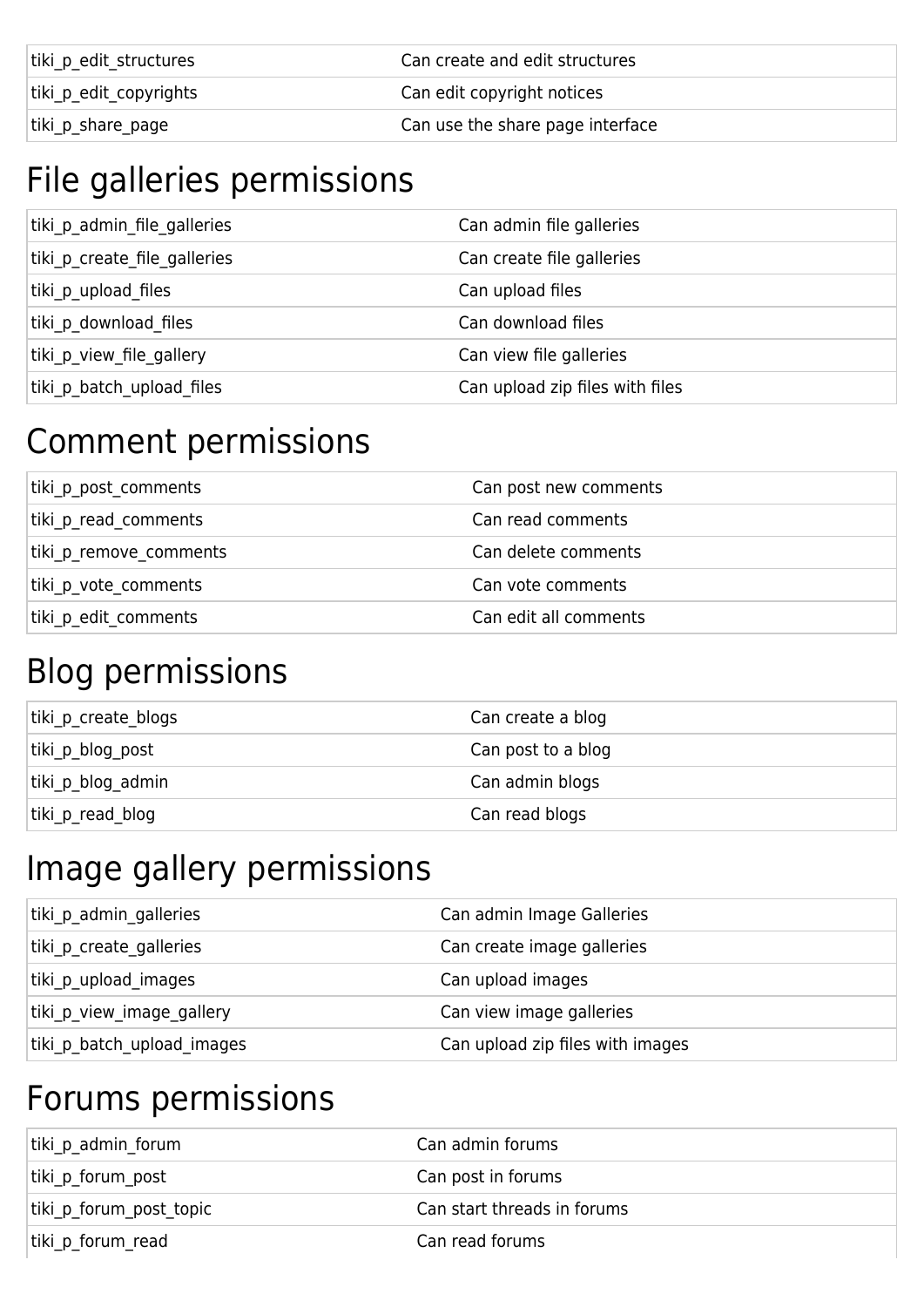| tiki p forum vote    | Can vote comments in forums  |
|----------------------|------------------------------|
| tiki p forums report | Can report msgs to moderator |
| tiki p forum attach  | Can attach to forum posts    |
| tiki p forum autoapp | Auto approve forum posts     |

## Communications permissions

| tiki p send pages              | Can send pages to other sites    |
|--------------------------------|----------------------------------|
| tiki p sendme pages            | Can send pages to this site      |
| tiki p admin received pages    | Can admin received pages         |
| tiki p send articles           | Can send articles to other sites |
| tiki p sendme articles         | Can send articles to this site   |
| tiki p admin received articles | Can admin received articles      |

#### Games permissions

| tiki_p_play_games  | Can play games  |
|--------------------|-----------------|
| tiki_p_admin_games | Can admin games |

#### Quiz permissions

| tiki p admin quizzes     | Can admin quizzes          |
|--------------------------|----------------------------|
| tiki p take quiz         | Can take quizzes           |
| tiki p view quiz stats   | Can view quiz stats        |
| tiki p view user results | Can view user quiz results |

#### Articles & Submissions permissions

| tiki p edit article           | Can edit articles                        |
|-------------------------------|------------------------------------------|
| tiki p remove article         | Can remove articles                      |
| tiki p read article           | Can read articles                        |
| tiki p submit article         | Can submit articles                      |
| tiki p edit submission        | Can edit submissions                     |
| tiki p remove submission      | Can remove submissions                   |
| tiki p approve submission     | Can approve submissions                  |
| tiki p admin cms              | Can admin the cms                        |
| tiki p autoapprove submission | Submited articles automatically approved |
|                               |                                          |

## FAQ permissions

| tiki_p_admin_faqs | Can admin faqs |
|-------------------|----------------|
| tiki_p_view_faqs  | Can view fags  |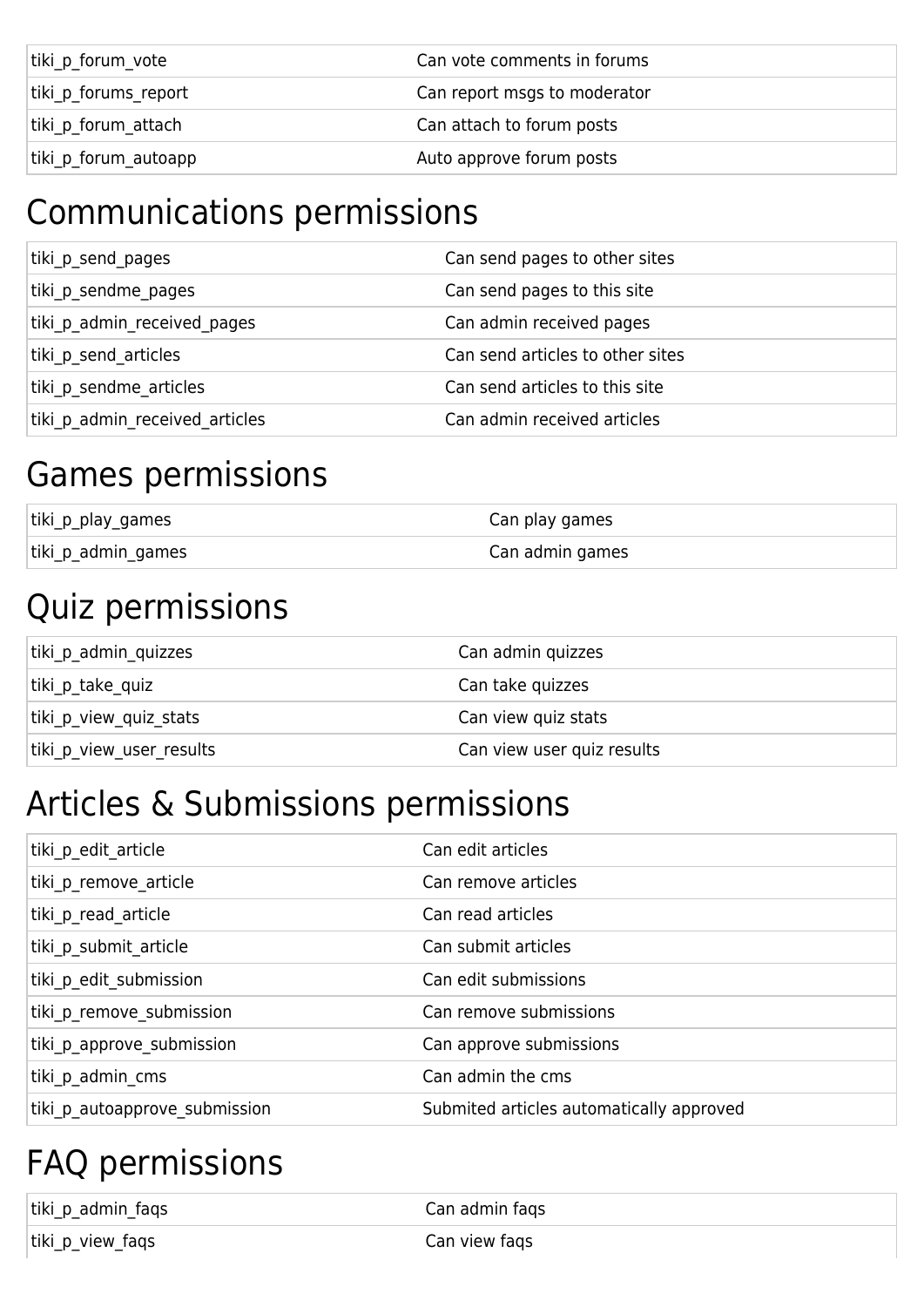#### User permissions

| tiki p create bookmarks  | Can create user bookmarksche user bookmarks |
|--------------------------|---------------------------------------------|
| tiki p configure modules | Can configure modules                       |
| tiki p cache bookmarks   | Can cache user bookmarks                    |
| tiki p_usermenu          | Can create items in personal menu           |
| tiki p minical           | Can use the mini event calendar             |
| tiki p userfiles         | Can upload personal files                   |
| tiki p tasks             | Can use tasks                               |
| tiki_p_notepad           | Can use the notepad                         |
| tiki p newsreader        | Can use the newsreader                      |
|                          |                                             |

#### Chat permissions

| tiki_p_admin_chat | Administrator, can create channels remove channels etc |
|-------------------|--------------------------------------------------------|
| tiki_p_chat       | Can use the chat system                                |

#### Content template permissions

| tiki_p_edit_content_templates | templates Can edit content templates |
|-------------------------------|--------------------------------------|
| tiki_p_use_content_templates  | templates Can use content templates  |

#### Shout box permissions

| tiki_p_view_shoutbox  | Can view shoutbox                     |
|-----------------------|---------------------------------------|
| tiki p admin shoutbox | Can admin shoutbox (Edit/remove msgs) |
| tiki p post shoutbox  | Can pot messages in shoutbox          |

#### Drawing permissions

| tiki_p_admin_drawings | Can admin drawings |
|-----------------------|--------------------|
| tiki_p_edit_drawings  | Can edit drawings  |

#### HTML page permissions

| tiki_p_view_html_pages | pages Can view HTML pages |
|------------------------|---------------------------|
| tiki_p_edit_html_pages | pages Can edit HTML pages |

#### Tracker permissions

tiki\_p\_modify\_tracker\_items example that can change tracker items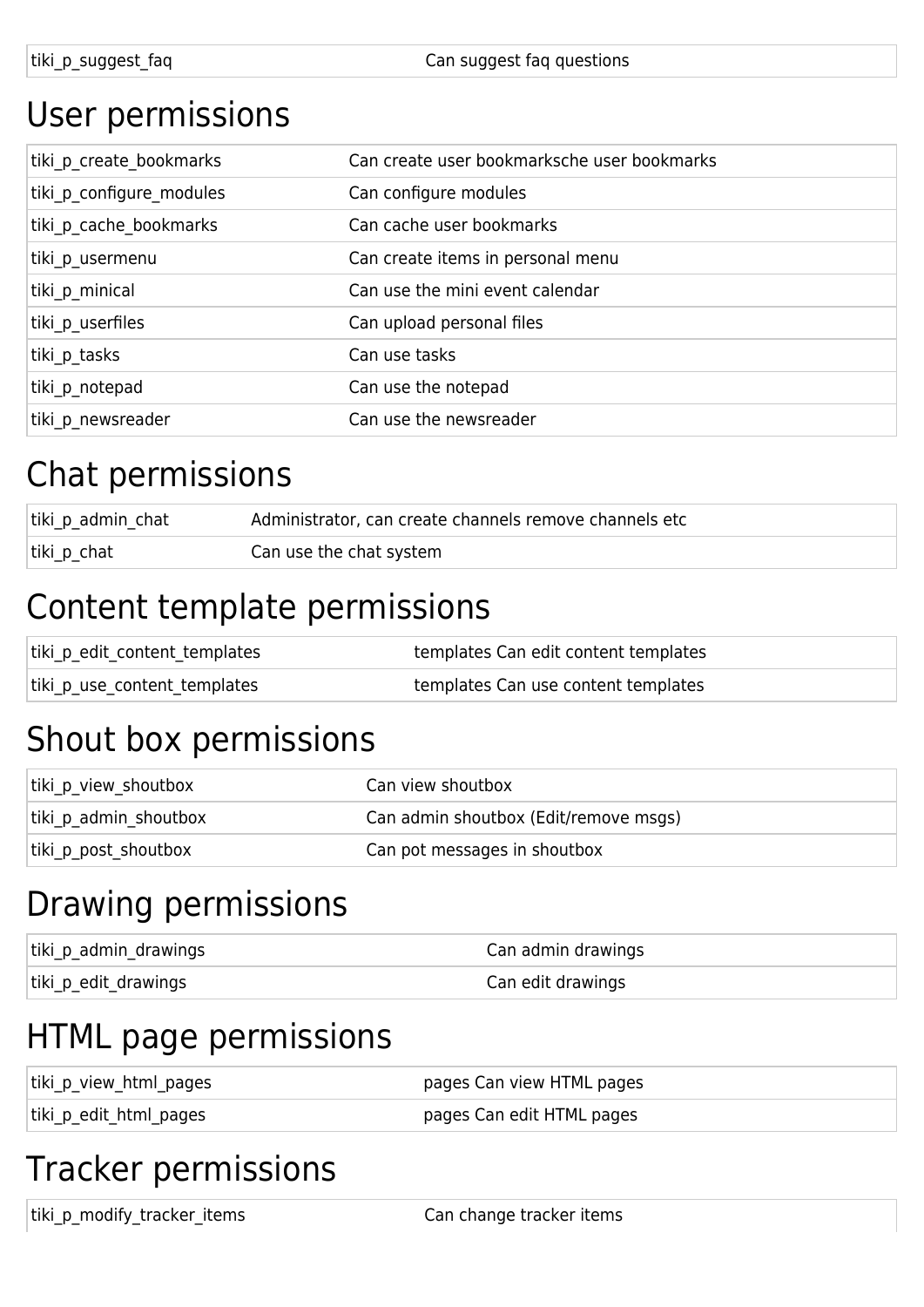| tiki p comment tracker items | Can insert comments for tracker items |
|------------------------------|---------------------------------------|
| tiki p create tracker items  | Can create new items for trackers     |
| tiki p admin trackers        | Can admin trackers                    |
| tiki p view trackers         | Can view trackers                     |
| tiki p attach trackers       | Can attach files to tracker items     |

#### Survey permissions

| tiki_p_admin_surveys     | Can admin surveys     |
|--------------------------|-----------------------|
| tiki p take survey       | Can take surveys      |
| tiki p view survey stats | Can view survey stats |

#### Webmail permissions

| tiki p use webmail | Can use webmail |
|--------------------|-----------------|
|                    |                 |
|                    |                 |

#### Newsletter permissions

| tiki p admin newsletters     | Can admin newsletters                  |
|------------------------------|----------------------------------------|
| tiki p subscribe newsletters | Can subscribe to newsletters           |
| tiki p subscribe email       | Can subscribe any email to newsletters |

#### User message permissions

| tiki p messages      | Can use the messaging system       |
|----------------------|------------------------------------|
| tiki p broadcast     | Can broadcast messages to groups   |
| tiki p broadcast all | Can broadcast messages to all user |

## **DSNs**

Permissions are created dynamically. See the Wiki [SQL plugin](https://doc.tiki.org/PluginSQL) for information

## Directory permissions

| tiki p admin directory       | Can admin the directory           |
|------------------------------|-----------------------------------|
| tiki p view directory        | Can use the directory             |
| tiki p admin directory cats  | Can admin directory categories    |
| tiki p admin directory sites | Can admin directory sites         |
| tiki p submit link           | Can submit sites to the directory |
| tiki p autosubmit link       | Submited links are valid          |
| tiki p validate links        | Can validate submited links       |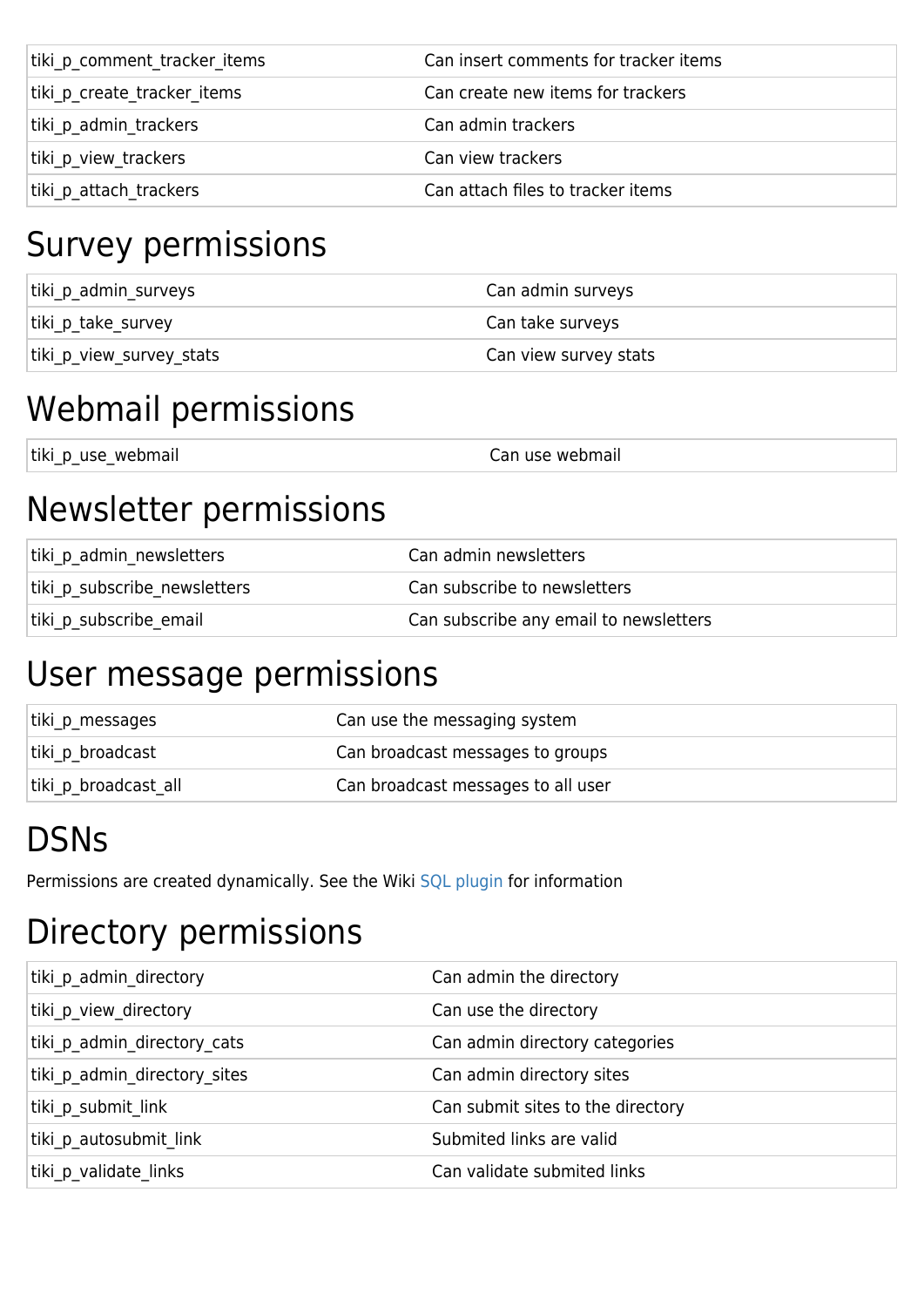## Galaxia Workflow

| tiki p admin workflow     | Can admin workflow processes         |
|---------------------------|--------------------------------------|
| tiki p abort instance     | Can abort a process instance         |
| tiki p use workflow       | Can execute workflow activities      |
| tiki p exception instance | Can declare an instance as exception |
| tiki p send instance      | Can send instances after completion  |

### ExtWikis

missing permissions here

#### Live Support

| tiki_p_live_support_admin | Admin live support system   |
|---------------------------|-----------------------------|
| tiki_p_live_support       | Can use live support system |

## Calendar

| tiki p view calendar  | Can browse the calendar           |
|-----------------------|-----------------------------------|
| tiki p change events  | Can change events in the calendar |
| tiki p add events     | Can add events in the calendar    |
| tiki p admin calendar | Can create/admin calendars        |

## Permissions for individual users

What if you want to give a specific user some permissions? Just create an artificial group, assign the user to that group and give the group the permissions that you need.

# Individual permissions (per section, object)

As we explained you can set up individual permissions for some Tiki objects. When assigning individual permissions the permissions you can assign are the same as you have in the global permissions screen. Once an object has individual permissions only the individual permissions apply to the object, and not the global permissions. This way, the Registered group of users may have the permissions to view, post and reply in all forums in general, but a single forum may have some more restrictive permissions specifically assigned to it (for instance, read, but no post nor reply).

The following objects accept individual permissions:

- Wiki pages
- Image galleries
- File galleries
- Forums
- Weblogs